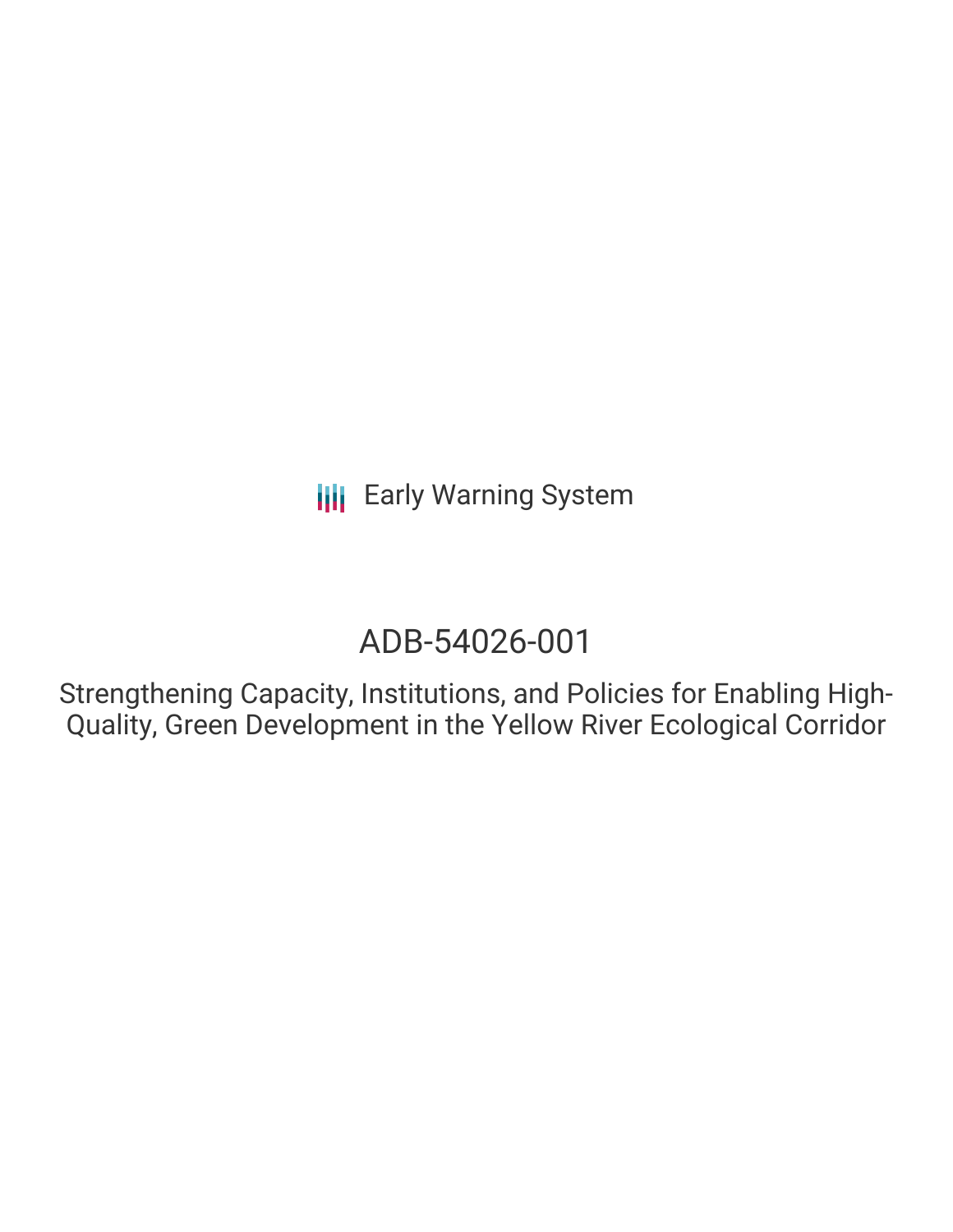

Strengthening Capacity, Institutions, and Policies for Enabling High-Quality, Green Development in the Yellow River Ecological Corridor

#### **Quick Facts**

| <b>Countries</b>               | China                                        |
|--------------------------------|----------------------------------------------|
| <b>Financial Institutions</b>  | Asian Development Bank (ADB)                 |
| <b>Status</b>                  | Approved                                     |
| <b>Bank Risk Rating</b>        | U                                            |
| <b>Voting Date</b>             | 2020-11-04                                   |
| <b>Borrower</b>                | Government of the People's Republic of China |
| <b>Sectors</b>                 | Agriculture and Forestry                     |
| <b>Investment Type(s)</b>      | <b>Advisory Services</b>                     |
| <b>Investment Amount (USD)</b> | \$1.93 million                               |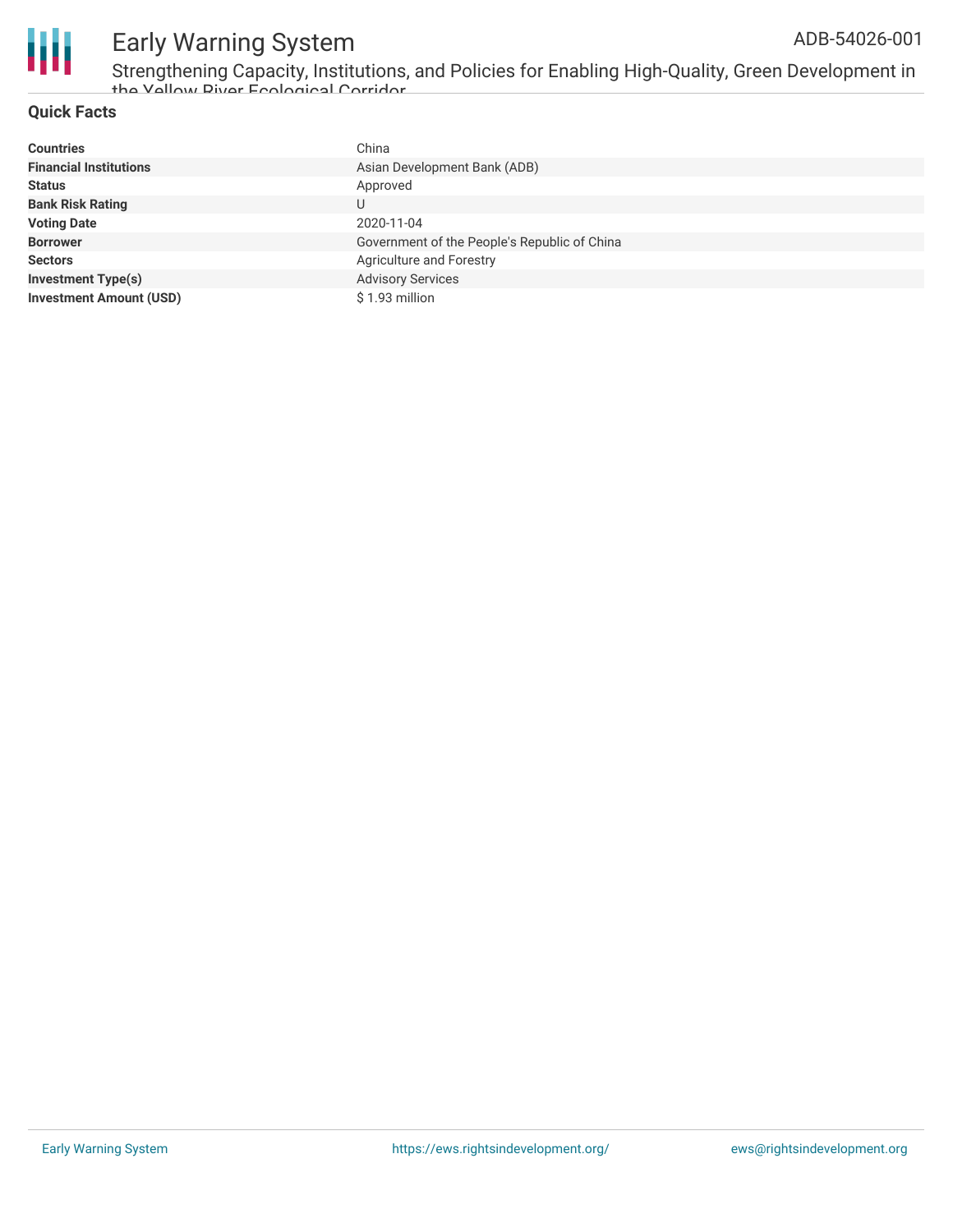

Strengthening Capacity, Institutions, and Policies for Enabling High-Quality, Green Development in the Yellow River Ecological Corridor

#### **Project Description**

The proposed knowledge and support technical assistance (TA) cluster will support the achievement of resilient ecological protection and high-quality development goals in the Yellow River Basin in the People's Republic of China (PRC). The TA cluster will design and implement approaches to support natural, human, social, and physical capitals required to enable high-quality growth and ecological protection via (i) informing strategic institutional, policy and governance reforms on key development issues; (ii) demonstrating innovative technologies and integrated solutions; and (iii) promoting knowledge sharing and strategic partnerships for multi-stakeholder and private sector engagement.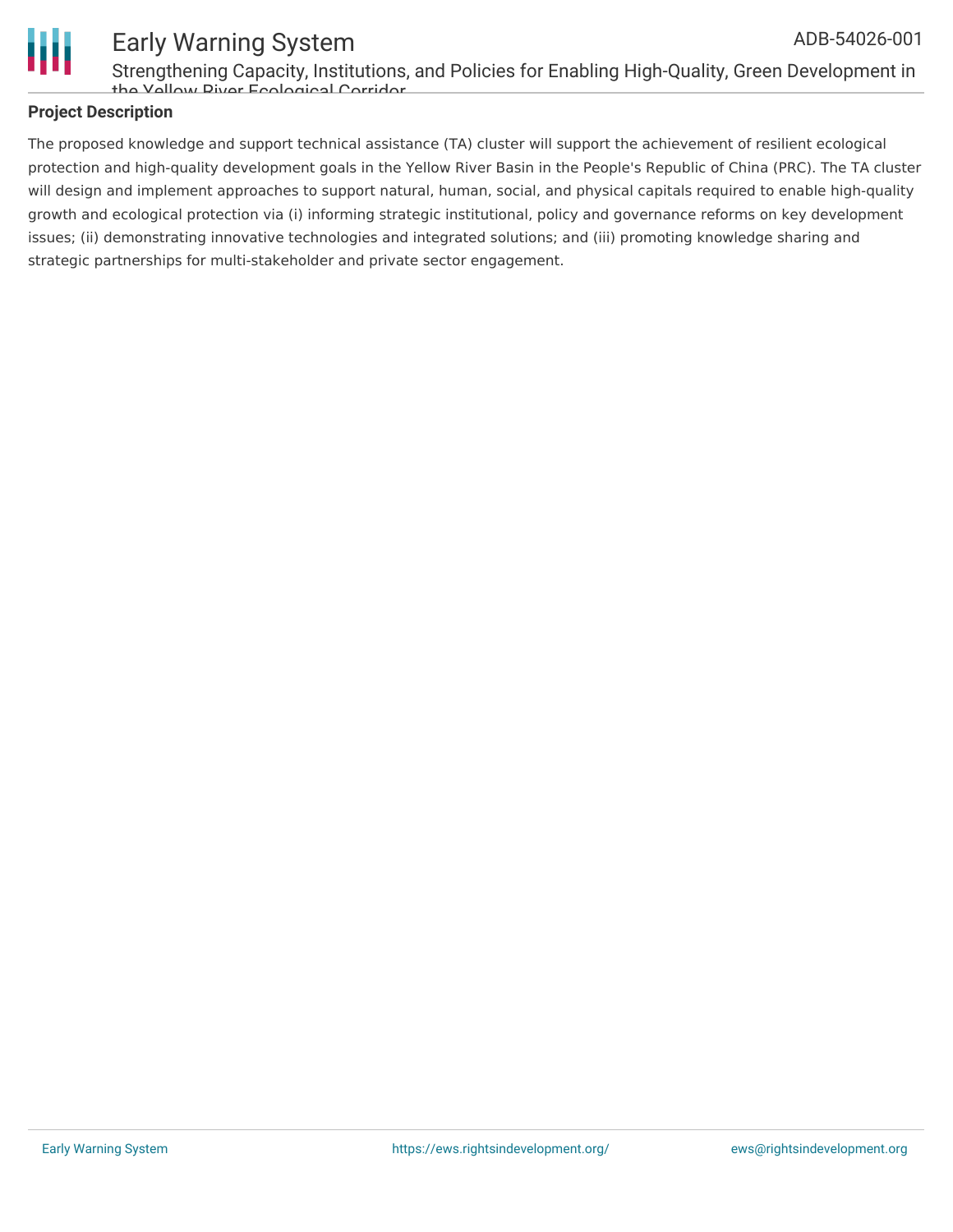

Strengthening Capacity, Institutions, and Policies for Enabling High-Quality, Green Development in the Vellow Piver Ecological Corridor

#### **Investment Description**

Asian Development Bank (ADB)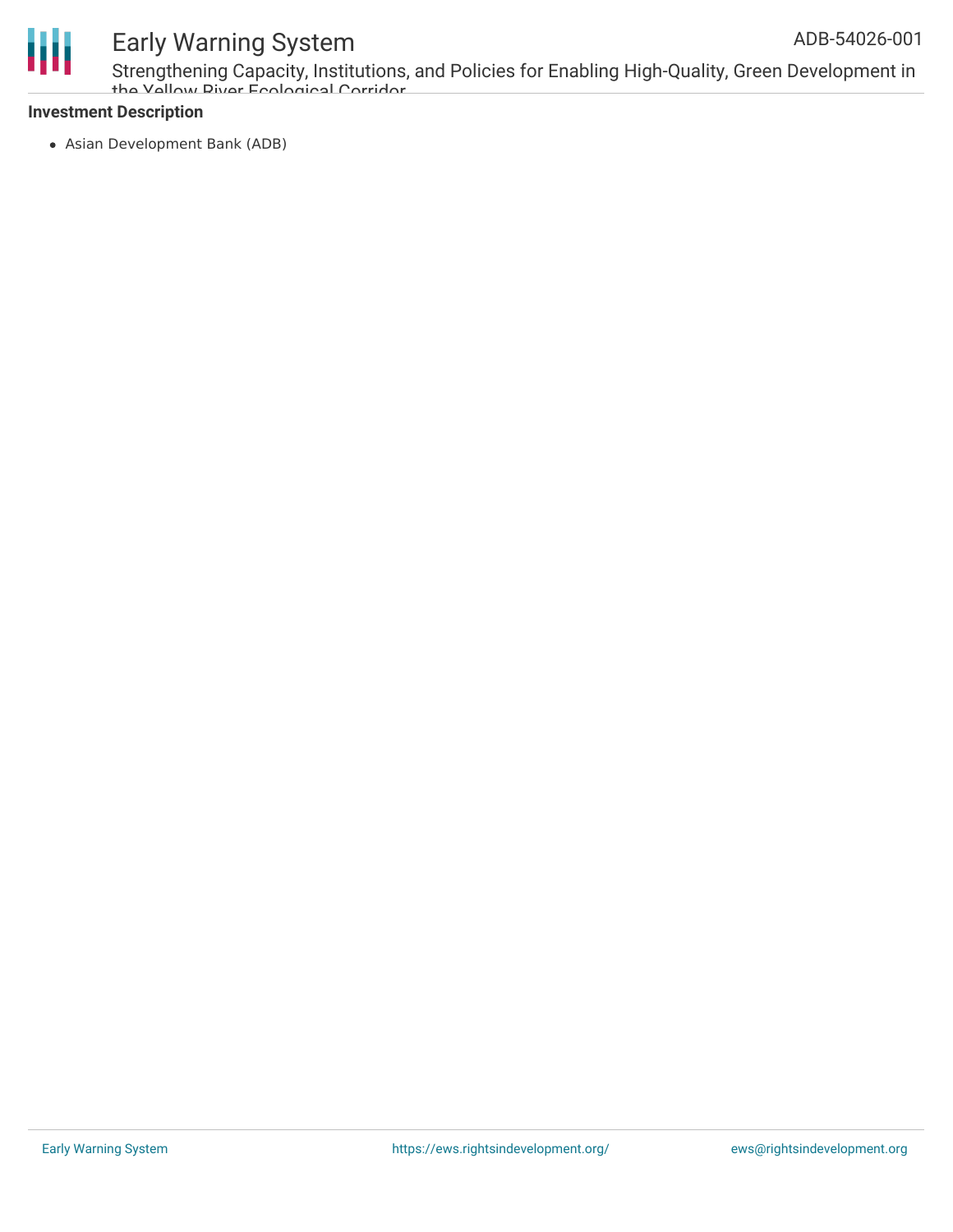

Strengthening Capacity, Institutions, and Policies for Enabling High-Quality, Green Development in the Yellow River Ecological Corridor

#### **Contact Information**

ADB

Robertson, Suzanne Kay (Project Officer)

Project contacts not available at the time of disclosure.

#### ACCESS TO INFORMATION

You can submit an information request for project information at: https://www.adb.org/forms/request-information-form

ADB has a two-stage appeals process for requesters who believe that ADB has denied their request for information in violation of its Access to Information Policy. You can learn more about filing an appeal at: https://www.adb.org/site/disclosure/appeals

#### ACCOUNTABILITY MECHANISM OF ADB

The Accountability Mechanism is an independent complaint mechanism and fact-finding body for people who believe they are likely to be, or have been, adversely affected by an Asian Development Bank-financed project. If you submit a complaint to the Accountability Mechanism, they may investigate to assess whether the Asian Development Bank is following its own policies and procedures for preventing harm to people or the environment. You can learn more about the Accountability Mechanism and how to file a complaint at: http://www.adb.org/site/accountability-mechanism/main.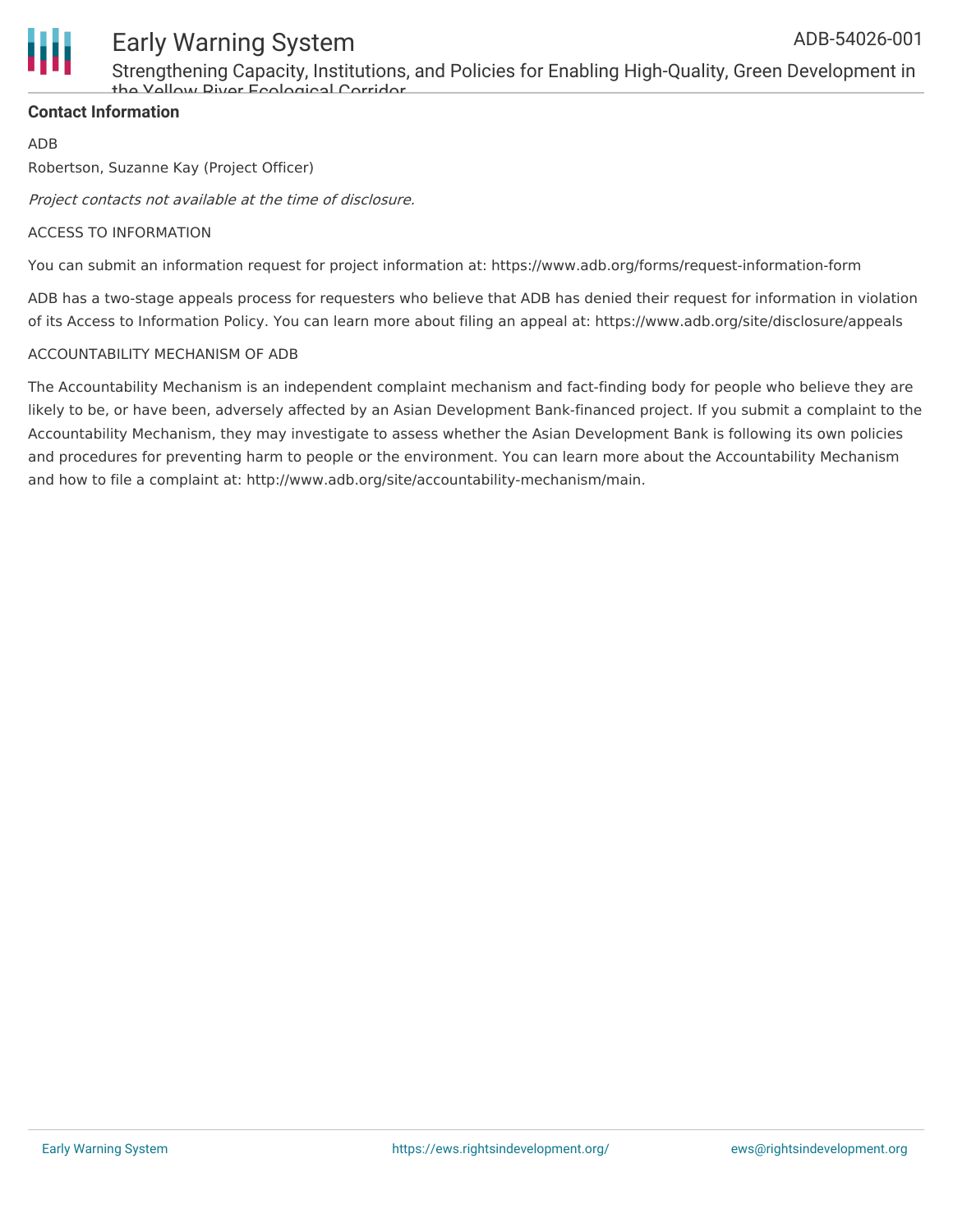

Strengthening Capacity, Institutions, and Policies for Enabling High-Quality, Green Development in the Vellow Piver Ecological Corridor

#### **Bank Documents**

- Project [Disclosure](https://ewsdata.rightsindevelopment.org/files/documents/01/ADB-54026-001.pdf) PDF [\[Original](https://www.adb.org/printpdf/projects/54026-001/main) Source]
- Technical [Assistance](https://www.adb.org/sites/default/files/project-documents/54026/54026-001-tar-en.pdf) Report